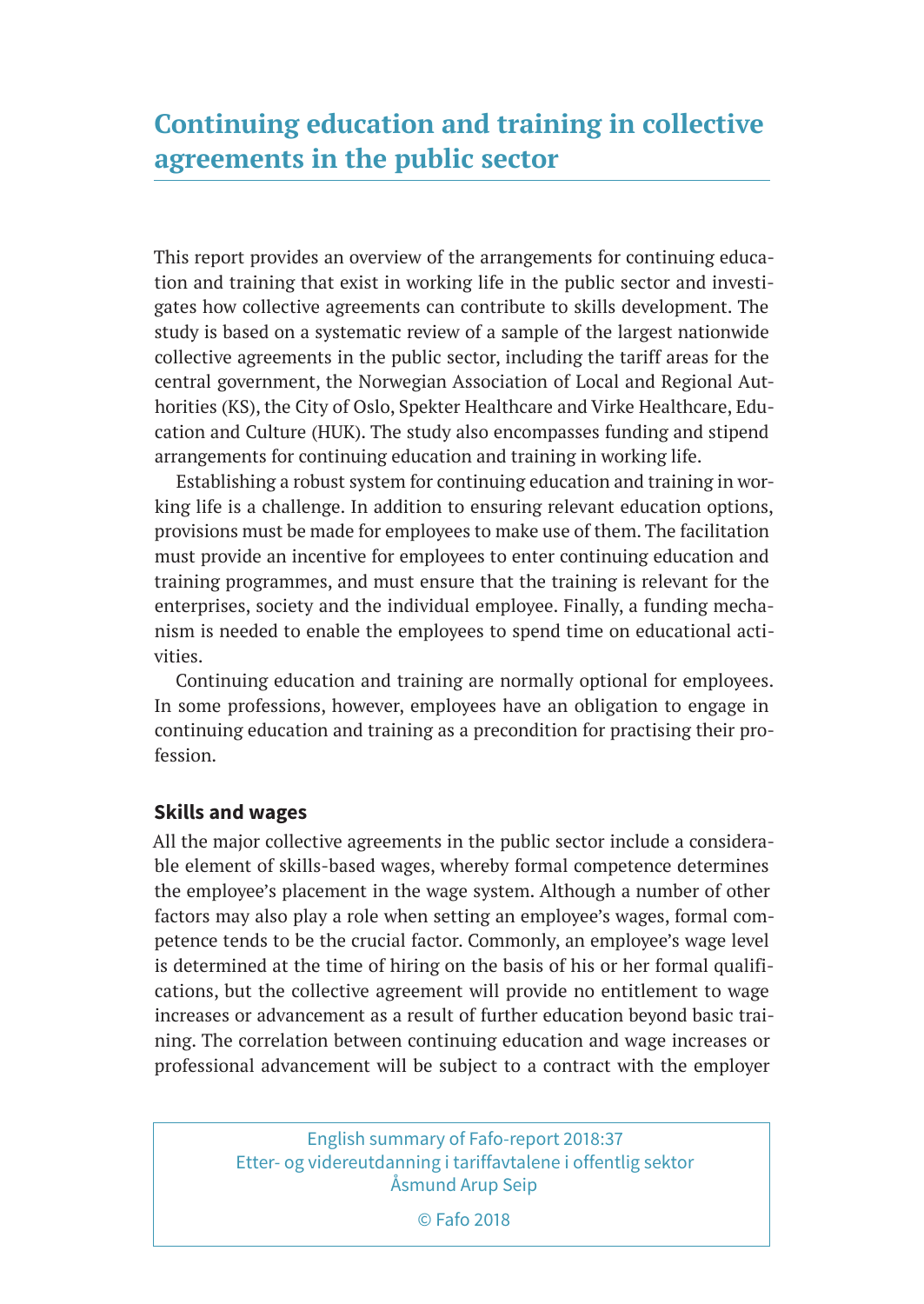on a new wage assessment or advancement, or the employee must submit a demand during a local bargaining round. One exception can be observed for some groups of professions (teachers, doctors), for whom we can find a more or less developed system of skills-based wage formation based on the principle that continuing education entitles an employee to wage increases and/or advancement.

Skills-based wage formation systems are assumed to motivate employees to engage in continuing education and training, because a successfully completed training programme will or may lead to a higher wage level.

# **Continuing education and training in the collective agreements**

### *The importance of skills for enterprise development*

General statements about the importance of skills for enterprise development are often found in the collective agreements in the public sector. Such statements are intended to draw attention to the responsibilities of employers and employees and to serve as a basis for further discussions of how cooperation between the social partners can help achieve these goals. They will rarely have any direct influence on rights.

### *The responsibility for funding continuing education and training*

The Working Environment Act imposes an obligation on employers to provide the training necessary to perform job tasks in a safe and secure manner. In addition, some enterprises choose to help employees who engage in continuing education and training to acquire skills that may benefit the enterprise. If the enterprise cannot see any direct need for skills development, the employees will most often need to pay for this training themselves. The provisions in the collective agreements often stipulate that the needs of the enterprises, and not those of the employees, should determine the implementation of skills development programmes. This is a core issue in the discussion between the social partners regarding the distribution of responsibilities and costs for continuing education and training.

### *Skills mapping – skills development plans*

Since skills have played a major role in the design of wage systems in the public sector, the issue of skills mapping has also assumed major importance. Judging from the collective agreements alone, it seems that major importance is attached to the mapping of skills and the need for skills in all parts of the public sector. The idea is that this mapping should serve as the basis

> English summary of Fafo-report 2018:37 Etter- og videreutdanning i tariffavtalene i offentlig sektor Åsmund Arup Seip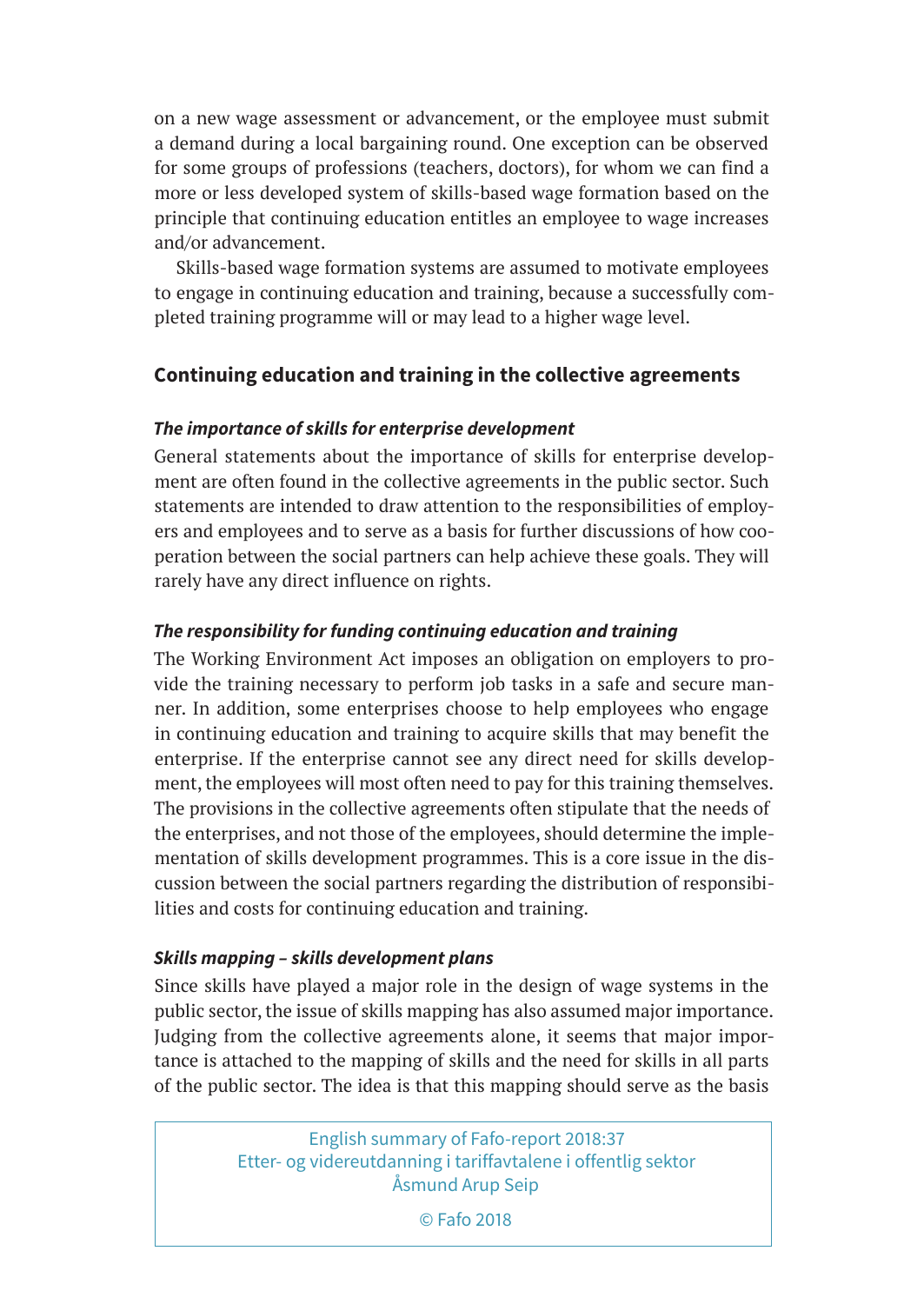for development of the employees' skills and facilitate discussions between managers and staff on needs or wishes for skills enhancement, including continuing education and training.

## *Entitlement to continuing education and training*

The Working Environment Act provides employees with an entitlement to a maximum of three years of educational leave, with certain reservations. The collective agreements makes provisions for discussions between employers and employees regarding continuing education and training, and these discussions may lead to agreement on the type of training to be taken. A partial exception is found in the collective agreements for teachers and doctors. The collective agreements for doctors states that the health enterprises should make provisions to ensure that each doctor is able to undertake 'continuous skills development', and that all doctors have an obligation to 'maintain and develop their skills'. The collective agreement for teachers states that the teachers' working hours *inter alia* include 'skills development'.

#### *Leave entitlements*

The entitlement to continuing education and training can be strengthened or expanded through the provisions on leave entitlements in the collective agreements. Many of the major agreements in the public sector entitle employees to leave of absence to sit examinations. The design of this provision varies from one collective agreement to another and from one profession to another.

### *Coverage of educational fees*

The collective agreements in both central and local government (KS) make provisions for granting stipends to employees who engage in continuing education and training. In local government, employees who are granted paid leave are also entitled to coverage of 'legitimate expenses'.

### *Support for subsistence*

Support for subsistence during training is commonly provided in the form of fully or partially paid leave.

### *Contract periods*

Obligatory contract periods can be agreed when employees are granted fully or partially paid educational leave, have their costs of education covered or receive a stipend. The collective agreements in health service and central

> Åsmund Arup Seip English summary of Fafo-report 2018:37 Etter- og videreutdanning i tariffavtalene i offentlig sektor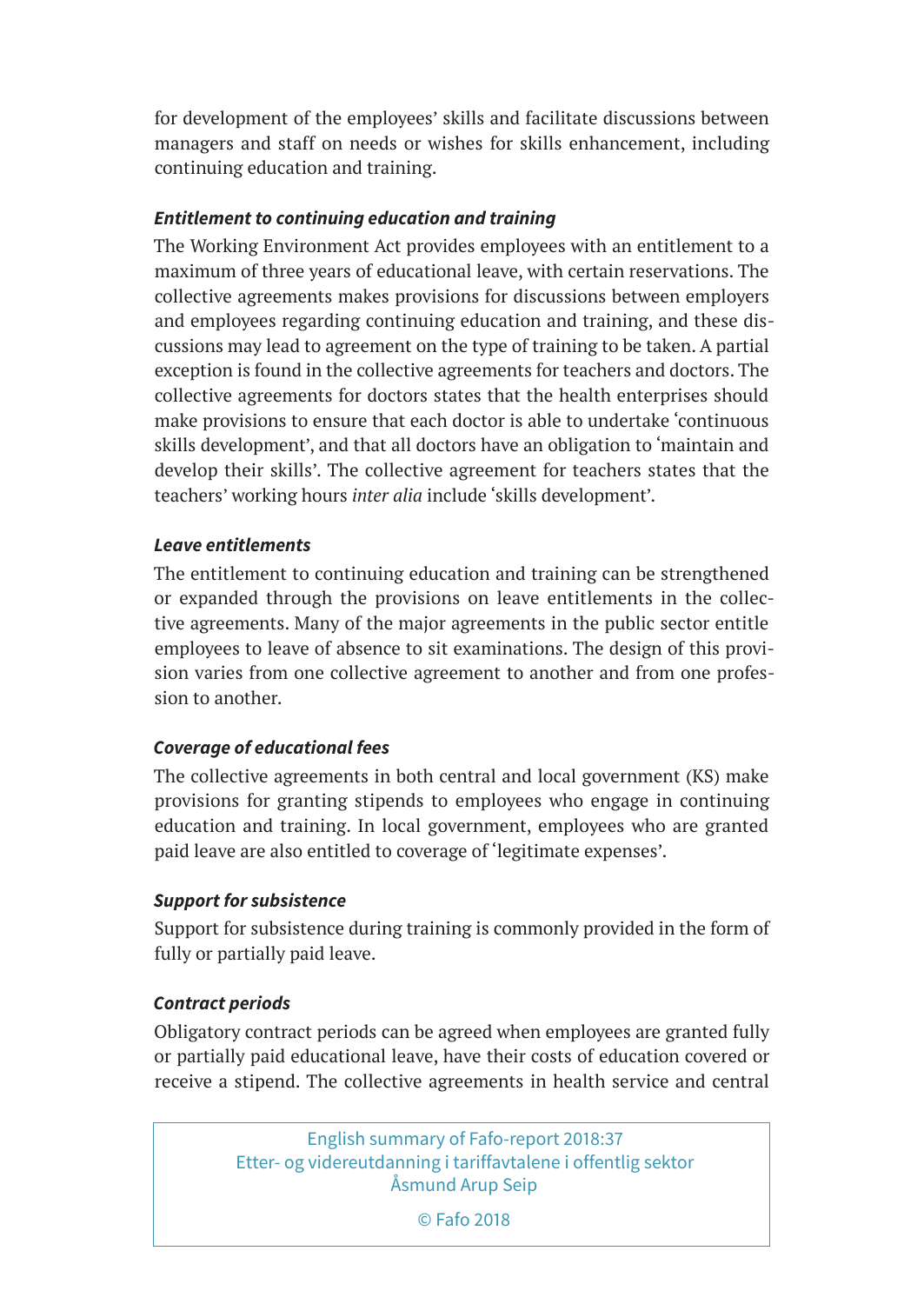and local government include provisions for obligatory service periods/contract periods, but these are not mandatory. The collective agreement for the City of Oslo imposes an obligatory contract period if paid leave is granted. The duration of the obligatory service period should normally be twice that of the leave period.

#### *Restructuring agreements*

Restructuring agreements define guidelines for what a restructuring process should include and what the social partners can do to help overhaul and develop the enterprise. Skills development is underscored as one of a number of measures to be used in the case of downsizing or relocation of the enterprise.

# **Fund and stipend arrangements**

In some cases, collective agreements stipulate entitlements for continuing education and training that are additional to those granted by law. Frequently, the requirements for grounds and authority in law will be stricter in the public sector. Requirements for transparency and equal treatment may also be stricter in the public sector than in the private sector. In cases that concern employees and their rights, the authorities have frequently chosen to use collective agreements for regulatory purposes rather than resorting to regulations or separate bodies of rules.

In general, we can say that collective agreements in the public sector place major importance on skills. The extent to which this means that employees are permitted to engage in continuing education and training is unclear in the collective agreements. In most cases, the collective agreements include the requirement that if the employer provides financial support to such education, the training should address the enterprise's needs. The employer is free to decide whether the training is relevant to the enterprise.

Some professions and positions come with the requirement that each employee engages in continuing education and training. This requirement may be formalised by law, regulations or other rules, and linked to a certification or other rights.

There are numerous arrangements for allocation of funds to continuing education and training in working life, in which several parties contribute to the funding. Some of these are regulated through collective agreements. Another type of funds for continuing education and training has been established in the healthcare professions, for purposes that include safeguarding skills linked to specialisations. These funding and stipend arrangements

> English summary of Fafo-report 2018:37 Etter- og videreutdanning i tariffavtalene i offentlig sektor Åsmund Arup Seip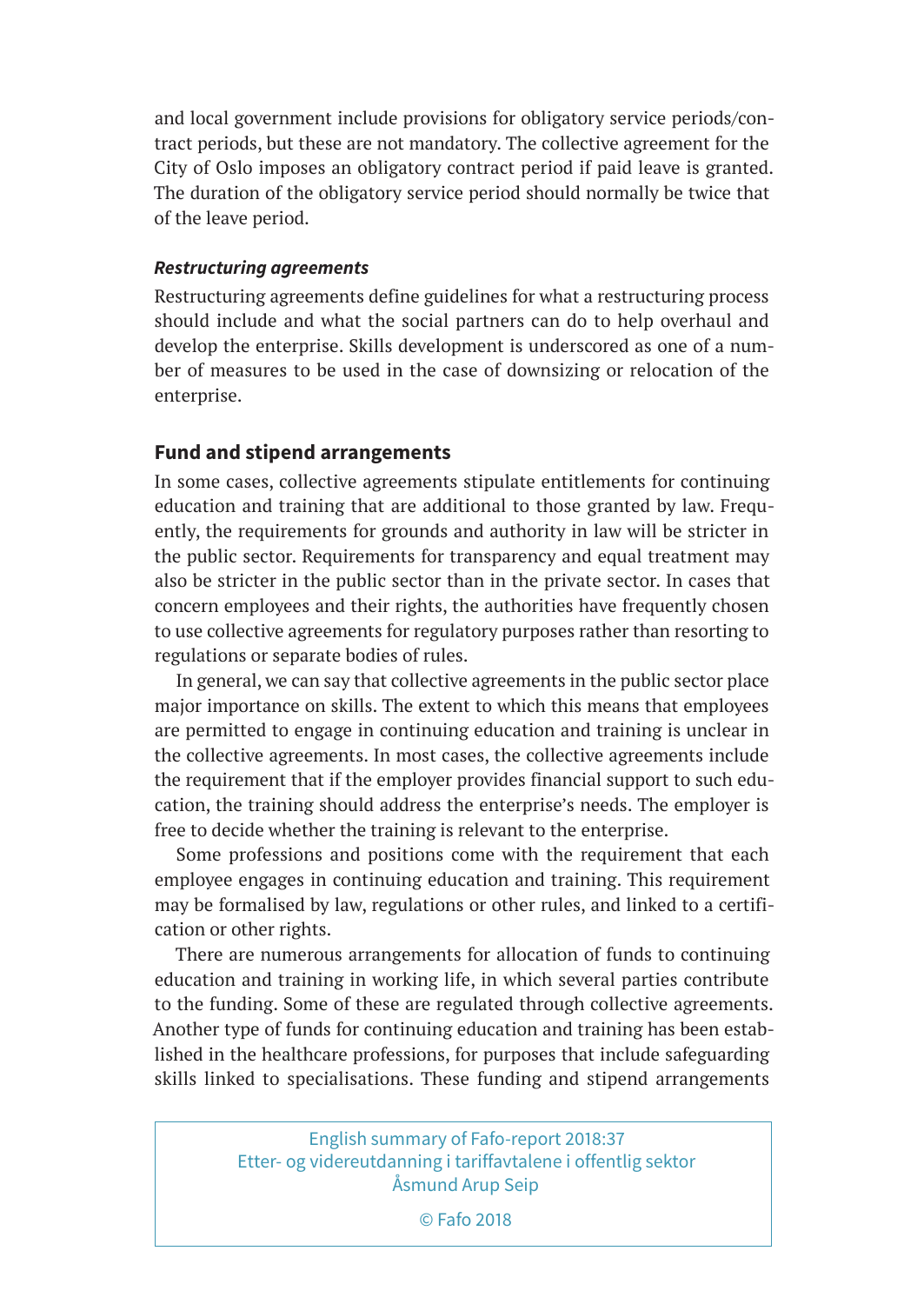are financed through the national insurance scheme with legal authority in the National Insurance Act and appurtenant regulations. These arrangements are managed by the professional associations/trade unions. Funding and stipend arrangements that cut across professional boundaries in the public sector include the training and development funds (OU funds)and the skills enhancement fund accumulated through the collective agreement in the state sector. Funding and stipend arrangements financed through the national insurance scheme include the training funds for doctors and psychologists, as well as the funds for continuing education and training for physiotherapists and chiropractors. In addition, the authorities have designed a scheme to ensure continuing education for teachers, funded by the authorities and employers with contributions from teachers who engage in such training.

A number of trade unions have established their own stipend schemes for members. Strictly speaking, these are not established through social partnership or by any intervention by the authorities, and therefore differ somewhat from the funding schemes described above. These funds or stipend schemes involve self-funded continuing education and training, since they are financed by the members themselves, either through annual allocations from the organisation or from funds. Parts of these stipend funds are allocated to continuing education and training.

#### **Incentives**

Pay is a significant incentive to engage in continuing education and training. All collective agreements in the public sector link pay to education. Today, most of the agreements are minimum-wage agreements that ensure the wage level in various job and educational categories, but also permit more individual variation whereby elements other than education can serve as a basis for wage increases.

The collective agreements system is used or can be used to provide incentives or instruments to persuade employees to engage in continuing education and training in the following ways:

- Financial incentives higher pay after a completed course of training, stipends or coverage of expenses, paid educational leave.
- Attitude-forming requirements awareness-raising, requirements for mapping of skills, needs and resources.
- Measures that reduce barriers entitlements to leave of absence and skills development during working hours.

5 Åsmund Arup Seip English summary of Fafo-report 2018:37 Etter- og videreutdanning i tariffavtalene i offentlig sektor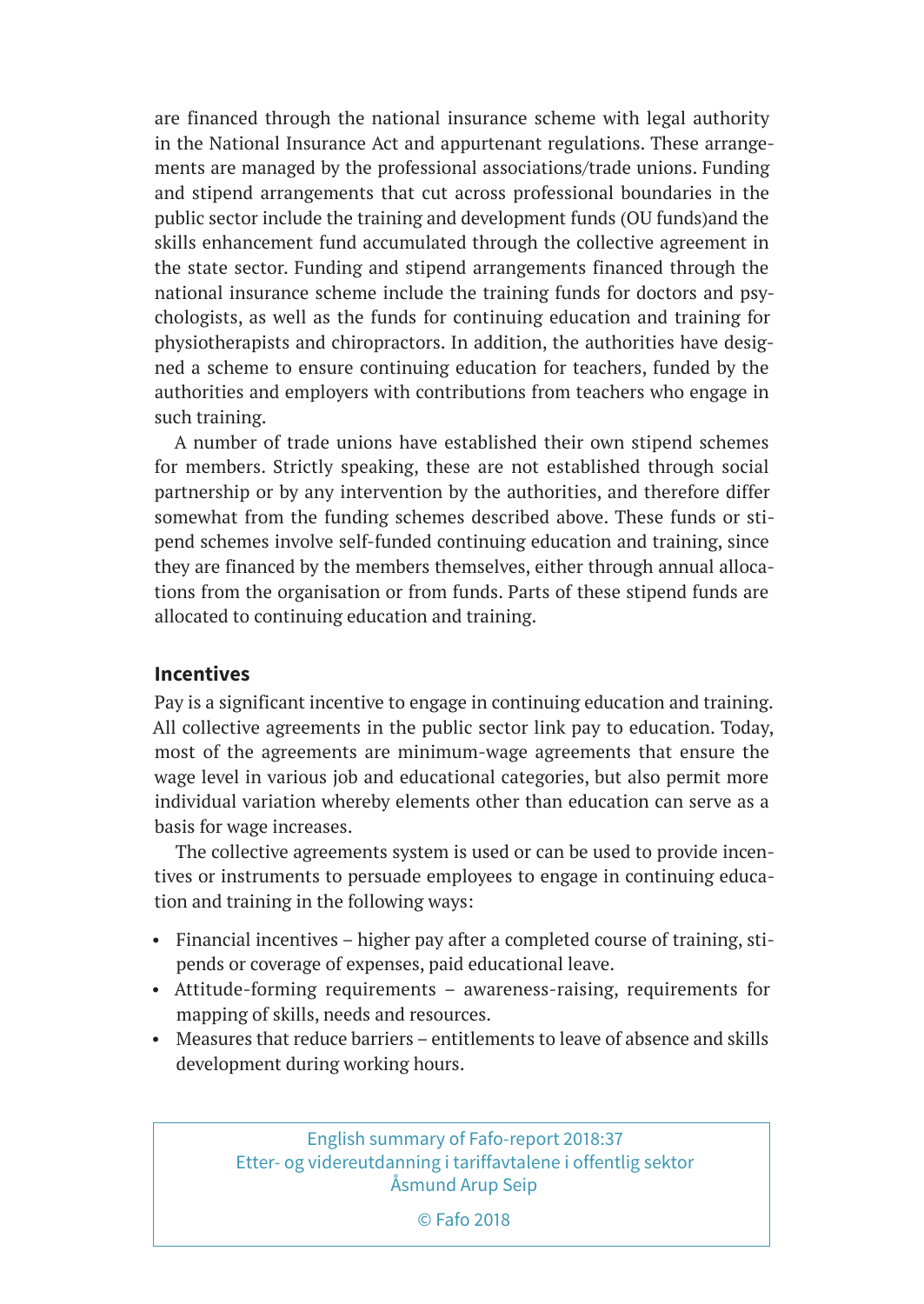### **Relevance**

The relevance of continuing education and training is a matter of who will benefit from it and thus may be willing to pay for it. If an employee wishes to engage in continuing education and training in order to better perform his or her job, this will be relevant to the employer. If an employee wishes to qualify for another job, this may be relevant for society, but a desire on the part of the employee to develop his or her own skills is perhaps most relevant for the employee him-/herself, at least initially. Relevance is thereby a question of the perspective we apply to continuing education and training.

Existing collective agreements and systems for continuing education and training in working life place major emphasis on the relevance this type of training will have for the enterprise. Some provisions in collective agreements, however, provide the employees with an entitlement without imposing any requirements for relevance. Collective agreements may thus regulate access to continuing education and training with relevance for different parties:

- The employer decides what is relevant.
- Universal rights let the employees decide what is relevant.
- Special rights can be designed to cater for the needs of society.

## **Funding**

The review of funding schemes in this report shows that various schemes for funding of continuing education and training are available in addition to the training that employers provide for their employees. In simple terms, we can identify three types of schemes: voluntary contribution schemes, tax-funded schemes and funding schemes based on collective agreements.

Voluntary contribution schemes encompass various forms of support from employers (paid or unpaid leave) and stipends from trade unions (or other parties). The advantage of voluntary contribution schemes is that continuing education and training funded with employer support is of high relevance to the enterprises concerned, while the disadvantage is that it will be difficult to obtain funding for training programmes that the employers are unwilling or unable to pay for.

Tax-funded support for training has been established in, for example, the healthcare professions, where training funds are financed through the national insurance scheme. The advantage of such funds is that they promote education of high relevance for society.

The training funds have been established where the authorities have seen a need for continuing education and training, and they largely ensure

> English summary of Fafo-report 2018:37 Etter- og videreutdanning i tariffavtalene i offentlig sektor Åsmund Arup Seip